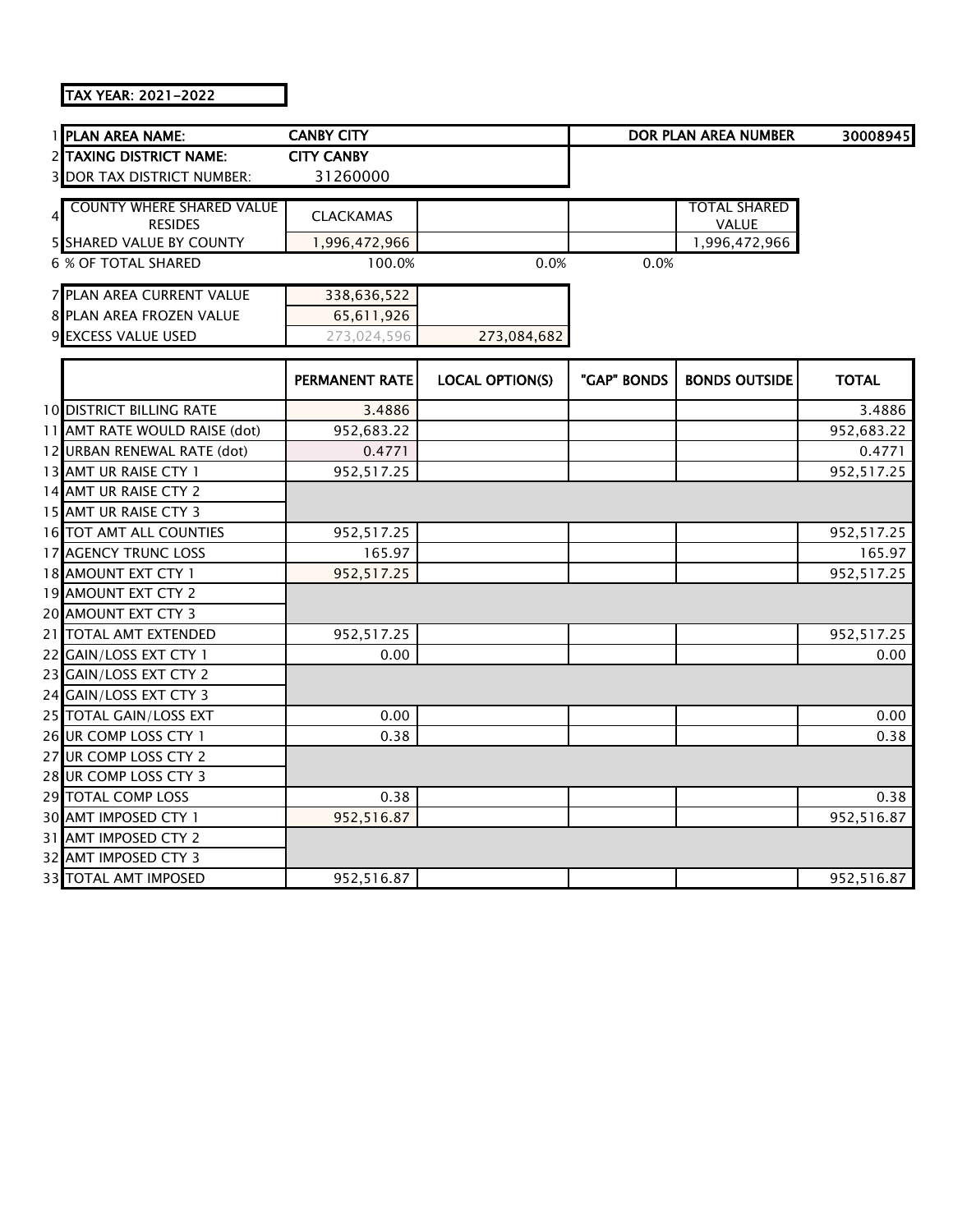| <b>PLAN AREA NAME:</b>            | <b>CANBY CITY</b>                          |                        |             | <b>DOR PLAN AREA NUMBER</b> | 30008945     |
|-----------------------------------|--------------------------------------------|------------------------|-------------|-----------------------------|--------------|
| 2 TAXING DISTRICT NAME:           | <b>COMM COLL CLACK &amp; BONDS (AFTER)</b> |                        |             |                             |              |
| <b>3 DOR TAX DISTRICT NUMBER:</b> | 30604000                                   |                        |             |                             |              |
| <b>COUNTY WHERE SHARED VALUE</b>  |                                            |                        |             | <b>TOTAL SHARED</b>         |              |
| <b>RESIDES</b>                    | <b>CLACKAMAS</b>                           |                        |             | VALUE                       |              |
| <b>5 SHARED VALUE BY COUNTY</b>   | 2,008,611,876                              |                        |             | 2,008,611,876               |              |
| <b>6 % OF TOTAL SHARED</b>        | 100.0%                                     | 0.0%                   | 0.0%        |                             |              |
|                                   |                                            |                        |             |                             |              |
| 7 PLAN AREA CURRENT VALUE         | 350,775,432                                |                        |             |                             |              |
| 8 PLAN AREA FROZEN VALUE          | 68,260,846                                 |                        |             |                             |              |
| 9 EXCESS VALUE USED               | 282,514,586                                | 282,574,672            |             |                             |              |
|                                   |                                            |                        |             |                             |              |
|                                   | <b>PERMANENT RATE</b>                      | <b>LOCAL OPTION(S)</b> | "GAP" BONDS | <b>BONDS OUTSIDE</b>        | <b>TOTAL</b> |
| <b>10 DISTRICT BILLING RATE</b>   | 0.5582                                     |                        |             | 0.1622                      | 0.7204       |
| 11 AMT RATE WOULD RAISE (dot)     | 157,733.18                                 |                        |             | 45,833.61                   | 203,566.79   |
| 12 URBAN RENEWAL RATE (dot)       | 0.0785                                     |                        |             | 0.0228                      | 0.1013       |
| 13 AMT UR RAISE CTY 1             | 157,676.03                                 |                        |             | 45,796.35                   | 203,472.38   |
| 14 AMT UR RAISE CTY 2             |                                            |                        |             |                             |              |
| 15 AMT UR RAISE CTY 3             |                                            |                        |             |                             |              |
| 16 TOT AMT ALL COUNTIES           | 157,676.03                                 |                        |             | 45,796.35                   | 203,472.38   |
| <b>17 AGENCY TRUNC LOSS</b>       | 57.15                                      |                        |             | 37.26                       | 94.41        |
| 18 AMOUNT EXT CTY 1               | 157,676.03                                 |                        |             | 45,796.35                   | 203,472.38   |
| 19 AMOUNT EXT CTY 2               |                                            |                        |             |                             |              |
| 20 AMOUNT EXT CTY 3               |                                            |                        |             |                             |              |
| 21 TOTAL AMT EXTENDED             | 157,676.03                                 |                        |             | 45,796.35                   | 203,472.38   |
| 22 GAIN/LOSS EXT CTY 1            | 0.00                                       |                        |             | 0.00                        | 0.00         |
| 23 GAIN/LOSS EXT CTY 2            |                                            |                        |             |                             |              |
| 24 GAIN/LOSS EXT CTY 3            |                                            |                        |             |                             |              |
| 25 TOTAL GAIN/LOSS EXT            | 0.00                                       |                        |             | 0.00                        | 0.00         |
| 26 UR COMP LOSS CTY 1             | 0.07                                       |                        |             | 0.01                        | 0.08         |
| 27 UR COMP LOSS CTY 2             |                                            |                        |             |                             |              |
| 28 UR COMP LOSS CTY 3             |                                            |                        |             |                             |              |
| 29 TOTAL COMP LOSS                | 0.07                                       |                        |             | 0.01                        | 0.08         |
| 30 AMT IMPOSED CTY 1              | 157,675.96                                 |                        |             | 45,796.34                   | 203,472.30   |
| 31 AMT IMPOSED CTY 2              |                                            |                        |             |                             |              |
| 32 AMT IMPOSED CTY 3              |                                            |                        |             |                             |              |
| 33 TOTAL AMT IMPOSED              | 157,675.96                                 |                        |             | 45,796.34                   | 203,472.30   |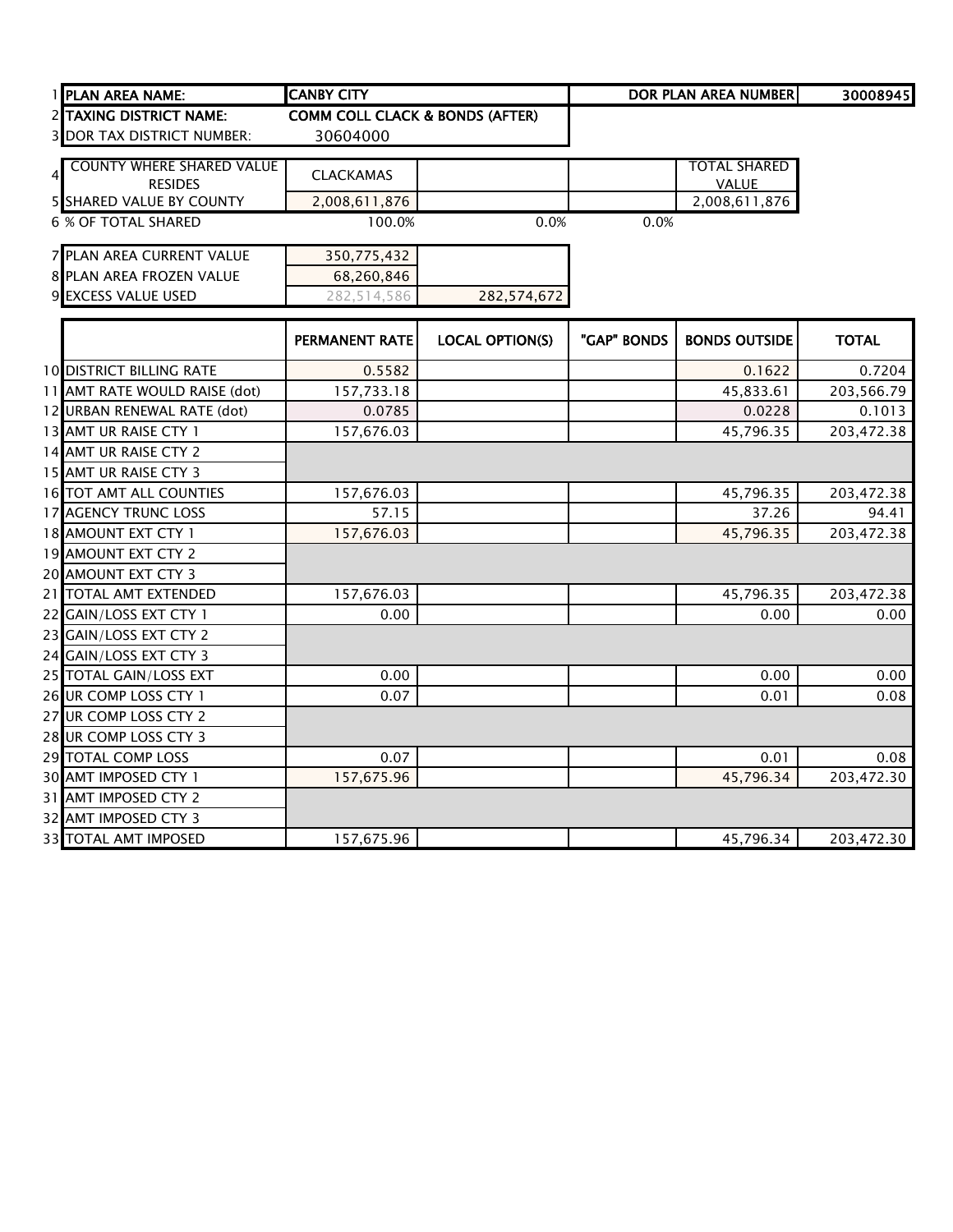| <b>IPLAN AREA NAME:</b>           | <b>CANBY CITY</b>         |      |      | DOR PLAN AREA NUMBERI | 30008945 |
|-----------------------------------|---------------------------|------|------|-----------------------|----------|
| <b>2 ITAXING DISTRICT NAME:</b>   | <b>COUNTY CLACKAMAS C</b> |      |      |                       |          |
| <b>3 DOR TAX DISTRICT NUMBER:</b> | 30000032                  |      |      |                       |          |
| <b>COUNTY WHERE SHARED VALUE</b>  | <b>CLACKAMAS</b>          |      |      | <b>TOTAL SHARED</b>   |          |
| <b>RESIDES</b>                    |                           |      |      | <b>VALUE</b>          |          |
| <b>5 SHARED VALUE BY COUNTY</b>   | 1,996,472,966             |      |      | 1,996,472,966         |          |
| 6 % OF TOTAL SHARED               | 100.0%                    | 0.0% | 0.0% |                       |          |
| <b>7 PLAN AREA CURRENT VALUE</b>  | 338,636,522               |      |      |                       |          |
| 8 PLAN AREA FROZEN VALUE          | 65.611.926                |      |      |                       |          |

**EXCESS VALUE USED** 273,024,596 **273,084,682** 

|                                 | PERMANENT RATE | <b>LOCAL OPTION(S)</b> | "GAP" BONDS | <b>BONDS OUTSIDE</b> | <b>TOTAL</b> |
|---------------------------------|----------------|------------------------|-------------|----------------------|--------------|
| <b>10 DISTRICT BILLING RATE</b> | 2.4042         |                        |             |                      | 2.4042       |
| 11 AMT RATE WOULD RAISE (dot)   | 656,550.19     |                        |             |                      | 656,550.19   |
| 12 URBAN RENEWAL RATE (dot)     | 0.3288         |                        |             |                      | 0.3288       |
| 13 AMT UR RAISE CTY 1           | 656,440.31     |                        |             |                      | 656,440.31   |
| 14 AMT UR RAISE CTY 2           |                |                        |             |                      |              |
| 15 AMT UR RAISE CTY 3           |                |                        |             |                      |              |
| <b>16 TOT AMT ALL COUNTIES</b>  | 656,440.31     |                        |             |                      | 656,440.31   |
| 17 AGENCY TRUNC LOSS            | 109.88         |                        |             |                      | 109.88       |
| AMOUNT EXT CTY 1                | 656,440.31     |                        |             |                      | 656,440.31   |
| 19 AMOUNT EXT CTY 2             |                |                        |             |                      |              |
| 20 AMOUNT EXT CTY 3             |                |                        |             |                      |              |
| 21 TOTAL AMT EXTENDED           | 656,440.31     |                        |             |                      | 656,440.31   |
| 22 GAIN/LOSS EXT CTY 1          | 0.00           |                        |             |                      | 0.00         |
| 23 GAIN/LOSS EXT CTY 2          |                |                        |             |                      |              |
| 24 GAIN/LOSS EXT CTY 3          |                |                        |             |                      |              |
| 25 TOTAL GAIN/LOSS EXT          | 0.00           |                        |             |                      | 0.00         |
| 26 UR COMP LOSS CTY 1           | 0.26           |                        |             |                      | 0.26         |
| 27 UR COMP LOSS CTY 2           |                |                        |             |                      |              |
| 28 UR COMP LOSS CTY 3           |                |                        |             |                      |              |
| 29 TOTAL COMP LOSS              | 0.26           |                        |             |                      | 0.26         |
| 30 AMT IMPOSED CTY 1            | 656,440.05     |                        |             |                      | 656,440.05   |
| 31 AMT IMPOSED CTY 2            |                |                        |             |                      |              |
| 32 AMT IMPOSED CTY 3            |                |                        |             |                      |              |
| 33 TOTAL AMT IMPOSED            | 656,440.05     |                        |             |                      | 656,440.05   |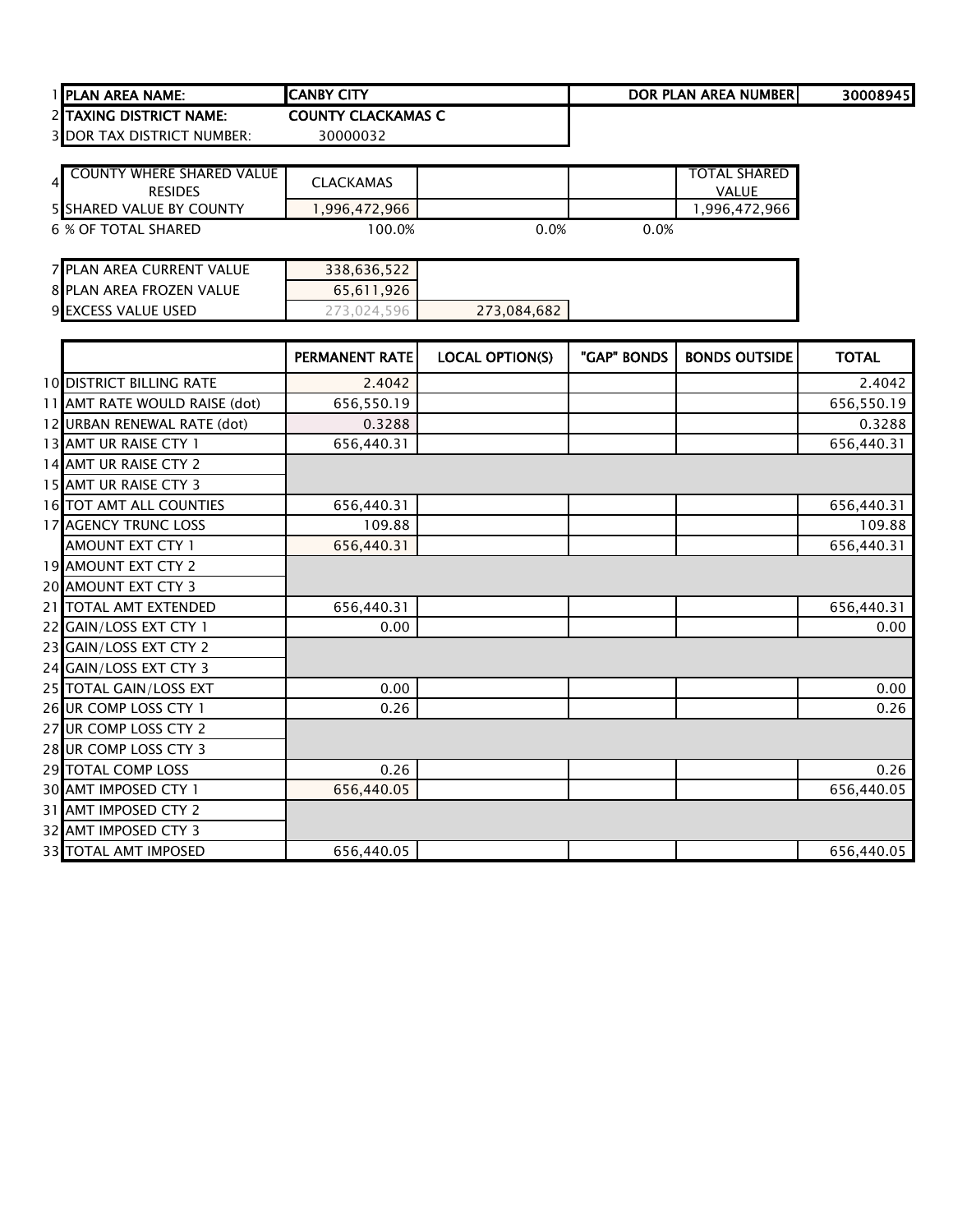| 1 IPLAN AREA NAME:                | <b>CANBY CITY</b>         | DOR PLAN AREA NUMBER | 30008945 |
|-----------------------------------|---------------------------|----------------------|----------|
| 2 ITAXING DISTRICT NAME:          | <b>COUNTY CLACKAMAS R</b> |                      |          |
| <b>3 DOR TAX DISTRICT NUMBER:</b> | 3000003                   |                      |          |

| <b>COUNTY WHERE SHARED VALUE</b><br>$\overline{4}$<br><b>RESIDES</b> | <b>CLACKAMAS</b> |      |      | <b>TOTAL SHARED</b><br><b>VALUE</b> |
|----------------------------------------------------------------------|------------------|------|------|-------------------------------------|
| <b>5 SHARED VALUE BY COUNTY</b>                                      | 12,138,910       |      |      | 12,138,910                          |
| 6 % OF TOTAL SHARED                                                  | 100.0%           | 0.0% | 0.0% |                                     |
| 7 PLAN AREA CURRENT VALUE                                            | 12,138,910       |      |      |                                     |
| 8 PLAN AREA FROZEN VALUE                                             | 2,648,920        |      |      |                                     |

DOR TAX DISTRICT NUMBER: 30000031

9 EXCESS VALUE USED **9,489,990** 9,489,990

|                                 | <b>PERMANENT RATE</b> | <b>LOCAL OPTION(S)</b> | "GAP" BONDS | <b>BONDS OUTSIDE</b> | <b>TOTAL</b> |
|---------------------------------|-----------------------|------------------------|-------------|----------------------|--------------|
| <b>10 DISTRICT BILLING RATE</b> | 2.9766                |                        |             |                      | 2.9766       |
| 11 AMT RATE WOULD RAISE (dot)   | 28,247.90             |                        |             |                      | 28,247.90    |
| 12 URBAN RENEWAL RATE (dot)     | 2.3270                |                        |             |                      | 2.3270       |
| 13 AMT UR RAISE CTY 1           | 28,247.24             |                        |             |                      | 28,247.24    |
| 14 AMT UR RAISE CTY 2           |                       |                        |             |                      |              |
| 15 AMT UR RAISE CTY 3           |                       |                        |             |                      |              |
| 16 TOT AMT ALL COUNTIES         | 28,247.24             |                        |             |                      | 28,247.24    |
| <b>17 AGENCY TRUNC LOSS</b>     | 0.66                  |                        |             |                      | 0.66         |
| 18 AMOUNT EXT CTY 1             | 28,247.24             |                        |             |                      | 28,247.24    |
| 19 AMOUNT EXT CTY 2             |                       |                        |             |                      |              |
| 20 AMOUNT EXT CTY 3             |                       |                        |             |                      |              |
| 21 TOTAL AMT EXTENDED           | 28,247.24             |                        |             |                      | 28,247.24    |
| 22 GAIN/LOSS EXT CTY 1          | 0.00                  |                        |             |                      | 0.00         |
| 23 GAIN/LOSS EXT CTY 2          |                       |                        |             |                      |              |
| 24 GAIN/LOSS EXT CTY 3          |                       |                        |             |                      |              |
| 25 TOTAL GAIN/LOSS EXT          | 0.00                  |                        |             |                      | 0.00         |
| 26 UR COMP LOSS CTY 1           | 0.00                  |                        |             |                      | 0.00         |
| 27 UR COMP LOSS CTY 2           |                       |                        |             |                      |              |
| 28 UR COMP LOSS CTY 3           |                       |                        |             |                      |              |
| 29 TOTAL COMP LOSS              | 0.00                  |                        |             |                      | 0.00         |
| 30 AMT IMPOSED CTY 1            | 28,247.24             |                        |             |                      | 28,247.24    |
| 31 AMT IMPOSED CTY 2            |                       |                        |             |                      |              |
| 32 AMT IMPOSED CTY 3            |                       |                        |             |                      |              |
| 33 TOTAL AMT IMPOSED            | 28,247.24             |                        |             |                      | 28,247.24    |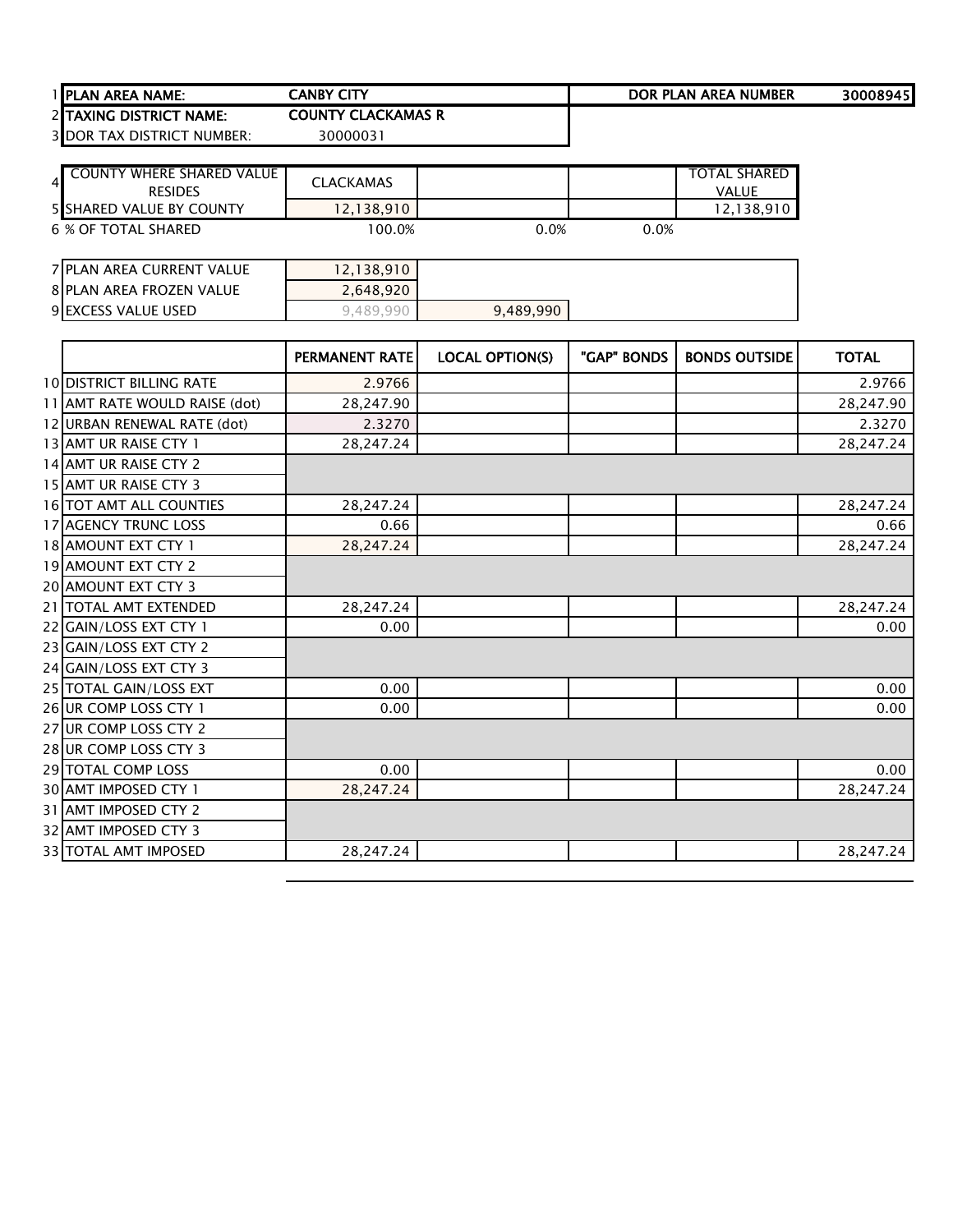| I IPLAN AREA NAME:                    | <b>CANBY CITY</b>                          | DOR PLAN AREA NUMBERI | 30008945 |
|---------------------------------------|--------------------------------------------|-----------------------|----------|
| <b>2 ITAXING DISTRICT NAME:</b>       | ICOUNTY EMERGENCY RADIO SYTEM BOND (AFTER) |                       |          |
| <b>3 IDOR TAX DISTRICT</b><br>MUMBER: | 30000034                                   |                       |          |

| <b>COUNTY WHERE SHARED VALUE</b><br>4<br><b>RESIDES</b> | <b>CLACKAMAS</b> |      |      | <b>TOTAL SHARED</b><br><b>VALUE</b> |
|---------------------------------------------------------|------------------|------|------|-------------------------------------|
| <b>5 SHARED VALUE BY COUNTY</b>                         | 2,008,611,876    |      |      | 2,008,611,876                       |
| 6 % OF TOTAL SHARED                                     | 100.0%           | 0.0% | 0.0% |                                     |

| 7 PLAN AREA CURRENT VALUE | 350,775,432 |             |  |
|---------------------------|-------------|-------------|--|
| 8 PLAN AREA FROZEN VALUE  | 68,260,846  |             |  |
| 9 EXCESS VALUE USED       | 282.514.586 | 282,574,672 |  |

|                                 | PERMANENT RATE | <b>LOCAL OPTION(S)</b> | "GAP" BONDS | <b>BONDS OUTSIDE</b> | <b>TOTAL</b> |
|---------------------------------|----------------|------------------------|-------------|----------------------|--------------|
| <b>10 DISTRICT BILLING RATE</b> |                |                        |             | 0.0968               | 0.0968       |
| 11 AMT RATE WOULD RAISE (dot)   |                |                        |             | 27,353.23            | 27,353.23    |
| 12 URBAN RENEWAL RATE (dot)     |                |                        |             | 0.0136               | 0.0136       |
| 13 AMT UR RAISE CTY 1           |                |                        |             | 27,317.12            | 27,317.12    |
| 14 AMT UR RAISE CTY 2           |                |                        |             |                      |              |
| 15 AMT UR RAISE CTY 3           |                |                        |             |                      |              |
| <b>16 TOT AMT ALL COUNTIES</b>  |                |                        |             | 27,317.12            | 27,317.12    |
| 17 AGENCY TRUNC LOSS            |                |                        |             | 36.11                | 36.11        |
| 18 AMOUNT EXT CTY 1             |                |                        |             | 27,317.12            | 27,317.12    |
| 19 AMOUNT EXT CTY 2             |                |                        |             |                      |              |
| <b>20 AMOUNT EXT CTY 3</b>      |                |                        |             |                      |              |
| 21 TOTAL AMT EXTENDED           |                |                        |             | 27,317.12            | 27,317.12    |
| 22 GAIN/LOSS EXT CTY 1          |                |                        |             | 0.00                 | 0.00         |
| 23 GAIN/LOSS EXT CTY 2          |                |                        |             |                      |              |
| 24 GAIN/LOSS EXT CTY 3          |                |                        |             |                      |              |
| 25 TOTAL GAIN/LOSS EXT          |                |                        |             | 0.00                 | 0.00         |
| 26 UR COMP LOSS CTY 1           |                |                        |             | 0.00                 | 0.00         |
| 27 UR COMP LOSS CTY 2           |                |                        |             |                      |              |
| 28 UR COMP LOSS CTY 3           |                |                        |             |                      |              |
| 29 TOTAL COMP LOSS              |                |                        |             | 0.00                 | 0.00         |
| 30 AMT IMPOSED CTY 1            |                |                        |             | 27,317.12            | 27,317.12    |
| 31 AMT IMPOSED CTY 2            |                |                        |             |                      |              |
| 32 AMT IMPOSED CTY 3            |                |                        |             |                      |              |
| 33 TOTAL AMT IMPOSED            |                |                        |             | 27,317.12            | 27,317.12    |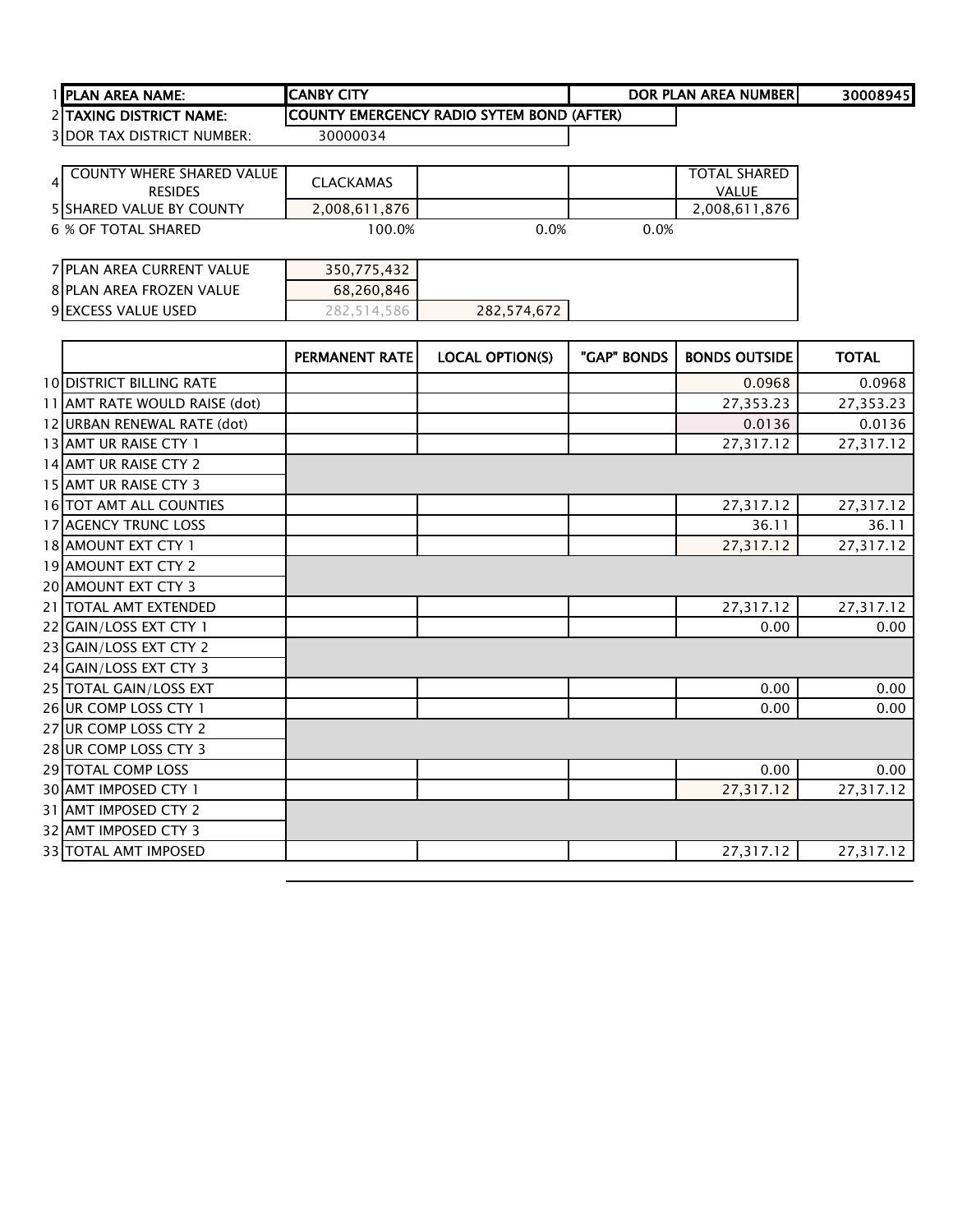|   | 1 PLAN AREA NAME:                                  | <b>CANBY CITY</b>                |                        |             | <b>DOR PLAN AREA NUMBER</b>         | 30008945     |
|---|----------------------------------------------------|----------------------------------|------------------------|-------------|-------------------------------------|--------------|
|   | 2 TAXING DISTRICT NAME:                            | <b>COUNTY EXTENSION &amp; 4H</b> |                        |             |                                     |              |
|   | <b>3 DOR TAX DISTRICT NUMBER:</b>                  | 30008091                         |                        |             |                                     |              |
|   |                                                    |                                  |                        |             |                                     |              |
| 4 | <b>COUNTY WHERE SHARED VALUE</b><br><b>RESIDES</b> | <b>CLACKAMAS</b>                 |                        |             | <b>TOTAL SHARED</b><br><b>VALUE</b> |              |
|   | 5 SHARED VALUE BY COUNTY                           | 2,008,611,876                    |                        |             | 2,008,611,876                       |              |
|   | 6 % OF TOTAL SHARED                                | 100.0%                           | 0.0%                   | 0.0%        |                                     |              |
|   |                                                    |                                  |                        |             |                                     |              |
|   | <b>7 PLAN AREA CURRENT VALUE</b>                   | 350,775,432                      |                        |             |                                     |              |
|   | <b>8 PLAN AREA FROZEN VALUE</b>                    | 68,260,846                       |                        |             |                                     |              |
|   | 9 EXCESS VALUE USED                                | 282,514,586                      | 282,574,672            |             |                                     |              |
|   |                                                    |                                  |                        |             |                                     |              |
|   |                                                    | <b>PERMANENT RATE</b>            | <b>LOCAL OPTION(S)</b> | "GAP" BONDS | <b>BONDS OUTSIDE</b>                | <b>TOTAL</b> |
|   | <b>10 DISTRICT BILLING RATE</b>                    | 0.0500                           |                        |             |                                     | 0.0500       |
|   | 11 AMT RATE WOULD RAISE (dot)                      | 14,128.73                        |                        |             |                                     | 14,128.73    |
|   | 12 URBAN RENEWAL RATE (dot)                        | 0.0070                           |                        |             |                                     | 0.0070       |
|   | 13 AMT UR RAISE CTY 1                              | 14,060.28                        |                        |             |                                     | 14,060.28    |
|   | 14 AMT UR RAISE CTY 2                              |                                  |                        |             |                                     |              |
|   | 15 AMT UR RAISE CTY 3                              |                                  |                        |             |                                     |              |
|   | <b>16 TOT AMT ALL COUNTIES</b>                     | 14,060.28                        |                        |             |                                     | 14,060.28    |
|   | <b>17 AGENCY TRUNC LOSS</b>                        | 68.45                            |                        |             |                                     | 68.45        |
|   | 18 AMOUNT EXT CTY 1                                | 14,060.28                        |                        |             |                                     | 14,060.28    |
|   | 19 AMOUNT EXT CTY 2                                |                                  |                        |             |                                     |              |
|   | 20 AMOUNT EXT CTY 3                                |                                  |                        |             |                                     |              |
|   |                                                    |                                  |                        |             |                                     |              |
|   | 21   TOTAL AMT EXTENDED                            | 14,060.28                        |                        |             |                                     | 14,060.28    |

25 TOTAL GAIN/LOSS EXT 0.00 0.00 0.00 0.00 0.00 26 UR COMP LOSS CTY 1 0.00 0.00 0.00 0.00 0.00 0.00

29 TOTAL COMP LOSS 0.00 0.00 0.00 0.00 0.00 0.00 30 AMT IMPOSED CTY 1 14,060.28 14,060.28

33 TOTAL AMT IMPOSED 14,060.28 14,060.28

 GAIN/LOSS EXT CTY 2 GAIN/LOSS EXT CTY 3

 UR COMP LOSS CTY 2 UR COMP LOSS CTY 3

 AMT IMPOSED CTY 2 AMT IMPOSED CTY 3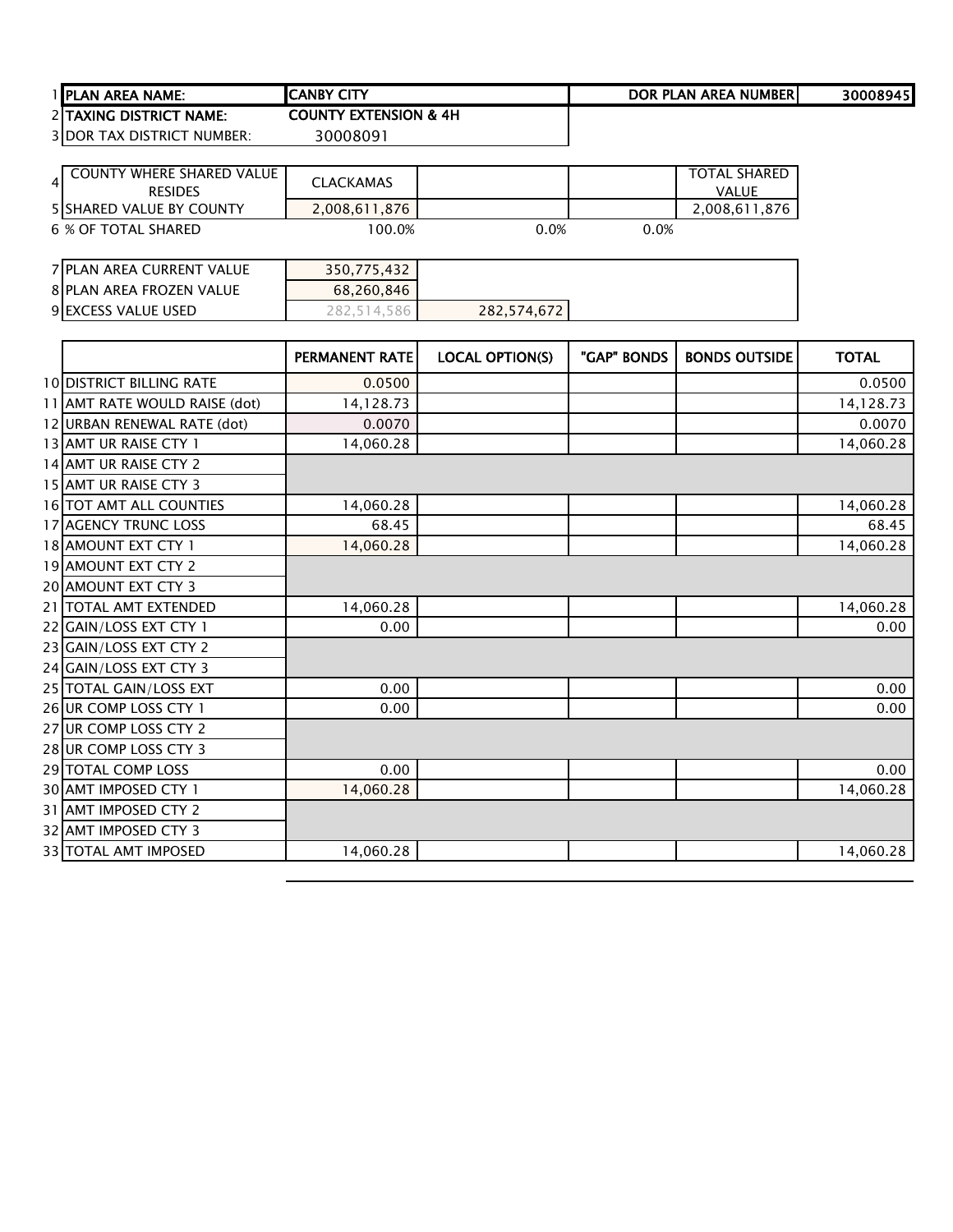| 1 IPLAN AREA NAME:                | <b>ICANBY CITY</b>    | DOR PLAN AREA NUMBERI | 30008945 |
|-----------------------------------|-----------------------|-----------------------|----------|
| 2 ITAXING DISTRICT NAME:          | <b>COUNTY LIBRARY</b> |                       |          |
| <b>3 DOR TAX DISTRICT NUMBER:</b> | 30009121              |                       |          |

| COUNTY WHERE SHARED VALUE<br>4<br><b>RESIDES</b>       | <b>CLACKAMAS</b>        |      |      | <b>TOTAL SHARED</b><br><b>VALUE</b> |
|--------------------------------------------------------|-------------------------|------|------|-------------------------------------|
| <b>5 SHARED VALUE BY COUNTY</b><br>6 % OF TOTAL SHARED | 2,008,611,876<br>100.0% | 0.0% | 0.0% | 2,008,611,876                       |
| 7 PLAN AREA CURRENT VALUE                              | 350,775,432             |      |      |                                     |

| 8 PLAN AREA FROZEN VALUE | 68,260,846 |             |  |
|--------------------------|------------|-------------|--|
| 9 EXCESS VALUE USED      | 4          | 282,574,672 |  |

|                               | <b>PERMANENT RATE</b> | <b>LOCAL OPTION(S)</b> | "GAP" BONDS | <b>BONDS OUTSIDE</b> | <b>TOTAL</b> |
|-------------------------------|-----------------------|------------------------|-------------|----------------------|--------------|
| 10 DISTRICT BILLING RATE      | 0.3974                |                        |             |                      | 0.3974       |
| 11 AMT RATE WOULD RAISE (dot) | 112,295.17            |                        |             |                      | 112,295.17   |
| 12 URBAN RENEWAL RATE (dot)   | 0.0559                |                        |             |                      | 0.0559       |
| 13 AMT UR RAISE CTY 1         | 112,281.40            |                        |             |                      | 112,281.40   |
| 14 AMT UR RAISE CTY 2         |                       |                        |             |                      |              |
| 15 AMT UR RAISE CTY 3         |                       |                        |             |                      |              |
| 16 TOT AMT ALL COUNTIES       | 112,281.40            |                        |             |                      | 112,281.40   |
| 17 AGENCY TRUNC LOSS          | 13.77                 |                        |             |                      | 13.77        |
| 18 AMOUNT EXT CTY 1           | 112,281.40            |                        |             |                      | 112,281.40   |
| 19 AMOUNT EXT CTY 2           |                       |                        |             |                      |              |
| 20 AMOUNT EXT CTY 3           |                       |                        |             |                      |              |
| 21 TOTAL AMT EXTENDED         | 112,281.40            |                        |             |                      | 112,281.40   |
| 22 GAIN/LOSS EXT CTY 1        | 0.00                  |                        |             |                      | 0.00         |
| 23 GAIN/LOSS EXT CTY 2        |                       |                        |             |                      |              |
| 24 GAIN/LOSS EXT CTY 3        |                       |                        |             |                      |              |
| 25 TOTAL GAIN/LOSS EXT        | 0.00                  |                        |             |                      | 0.00         |
| 26 UR COMP LOSS CTY 1         | 0.04                  |                        |             |                      | 0.04         |
| 27 UR COMP LOSS CTY 2         |                       |                        |             |                      |              |
| 28 UR COMP LOSS CTY 3         |                       |                        |             |                      |              |
| 29 TOTAL COMP LOSS            | 0.04                  |                        |             |                      | 0.04         |
| 30 AMT IMPOSED CTY 1          | 112,281.36            |                        |             |                      | 112,281.36   |
| 31 AMT IMPOSED CTY 2          |                       |                        |             |                      |              |
| 32 AMT IMPOSED CTY 3          |                       |                        |             |                      |              |
| 33 TOTAL AMT IMPOSED          | 112,281.36            |                        |             |                      | 112,281.36   |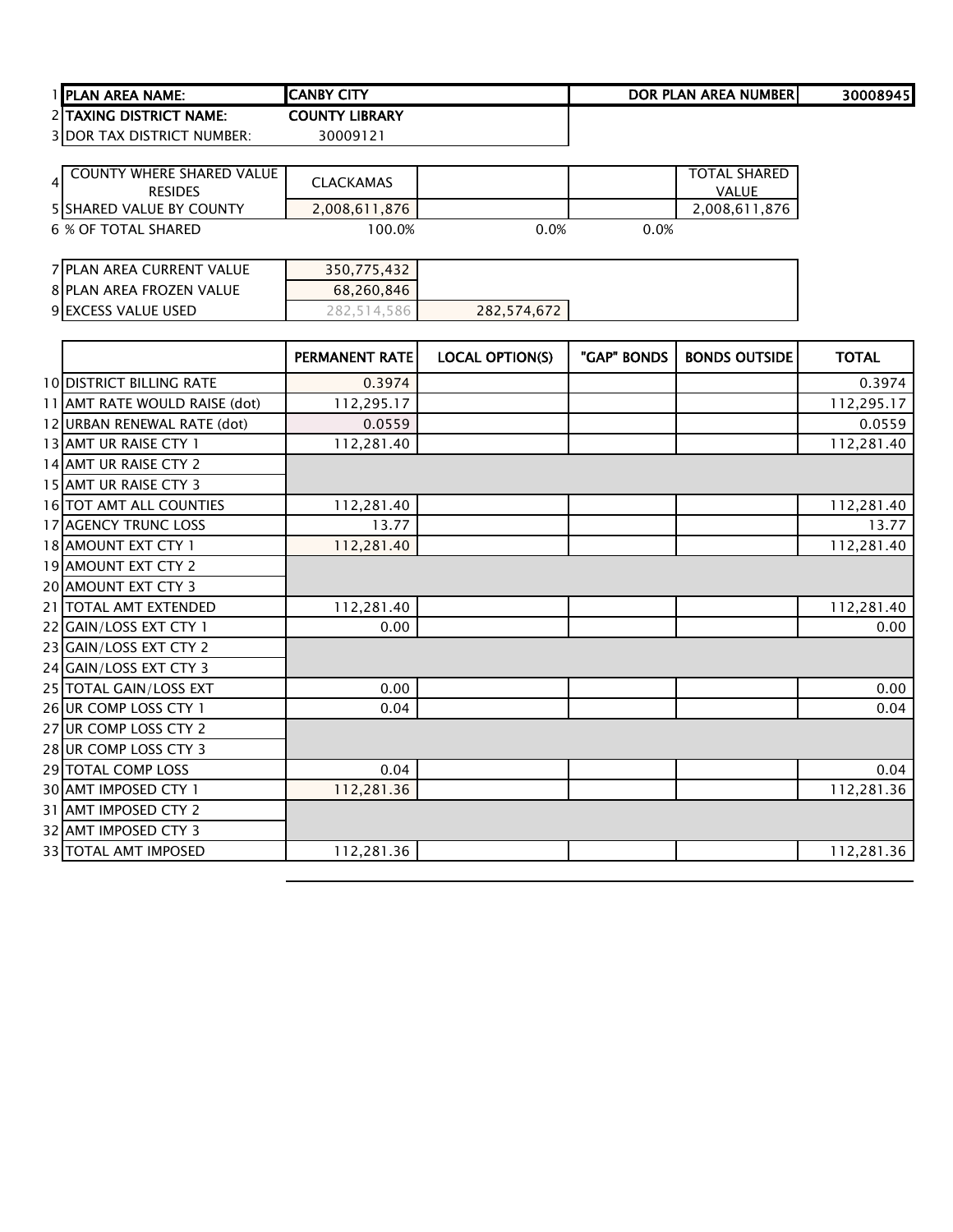| <b>I IPLAN AREA NAME:</b>         | ICANBY CITY             | DOR PLAN AREA NUMBERI | 30008945 |
|-----------------------------------|-------------------------|-----------------------|----------|
| 2 TAXING DISTRICT NAME:           | <b>COUNTY SOIL CONS</b> |                       |          |
| <b>3IDOR TAX DISTRICT NUMBER:</b> | 30008060                |                       |          |

| COUNTY WHERE SHARED VALUE<br><b>RESIDES</b> | <b>CLACKAMAS</b> |      |      | <b>TOTAL SHARED</b><br><b>VALUE</b> |
|---------------------------------------------|------------------|------|------|-------------------------------------|
| <b>5 SHARED VALUE BY COUNTY</b>             | 2,008,611,876    |      |      | 2,008,611,876                       |
| 6 % OF TOTAL SHARED                         | 100.0%           | 0.0% | 0.0% |                                     |
| <b>7 PLAN AREA CURRENT VALUE</b>            | 350,775,432      |      |      |                                     |

| 8 PLAN AREA FROZEN VALUE | 68,260,846 |             |  |
|--------------------------|------------|-------------|--|
| 9 EXCESS VALUE USED      | 514.586    | 282,574,672 |  |

|                                 | <b>PERMANENT RATE</b> | <b>LOCAL OPTION(S)</b> | "GAP" BONDS | <b>BONDS OUTSIDE</b> | <b>TOTAL</b> |
|---------------------------------|-----------------------|------------------------|-------------|----------------------|--------------|
| <b>10 DISTRICT BILLING RATE</b> | 0.0500                |                        |             |                      | 0.0500       |
| 11 AMT RATE WOULD RAISE (dot)   | 14,128.73             |                        |             |                      | 14,128.73    |
| 12 URBAN RENEWAL RATE (dot)     | 0.0070                |                        |             |                      | 0.0070       |
| 13 AMT UR RAISE CTY 1           | 14,060.28             |                        |             |                      | 14,060.28    |
| 14 AMT UR RAISE CTY 2           |                       |                        |             |                      |              |
| 15 AMT UR RAISE CTY 3           |                       |                        |             |                      |              |
| 16 TOT AMT ALL COUNTIES         | 14,060.28             |                        |             |                      | 14,060.28    |
| 17 AGENCY TRUNC LOSS            | 68.45                 |                        |             |                      | 68.45        |
| 18 AMOUNT EXT CTY 1             | 14,060.28             |                        |             |                      | 14,060.28    |
| 19 AMOUNT EXT CTY 2             |                       |                        |             |                      |              |
| 20 AMOUNT EXT CTY 3             |                       |                        |             |                      |              |
| 21 TOTAL AMT EXTENDED           | 14,060.28             |                        |             |                      | 14,060.28    |
| 22 GAIN/LOSS EXT CTY 1          | 0.00                  |                        |             |                      | 0.00         |
| 23 GAIN/LOSS EXT CTY 2          |                       |                        |             |                      |              |
| 24 GAIN/LOSS EXT CTY 3          |                       |                        |             |                      |              |
| 25 TOTAL GAIN/LOSS EXT          | 0.00                  |                        |             |                      | 0.00         |
| 26 UR COMP LOSS CTY 1           | 0.00                  |                        |             |                      | 0.00         |
| 27 UR COMP LOSS CTY 2           |                       |                        |             |                      |              |
| 28 UR COMP LOSS CTY 3           |                       |                        |             |                      |              |
| 29 TOTAL COMP LOSS              | 0.00                  |                        |             |                      | 0.00         |
| 30 AMT IMPOSED CTY 1            | 14,060.28             |                        |             |                      | 14,060.28    |
| 31 AMT IMPOSED CTY 2            |                       |                        |             |                      |              |
| 32 AMT IMPOSED CTY 3            |                       |                        |             |                      |              |
| 33 TOTAL AMT IMPOSED            | 14,060.28             |                        |             |                      | 14,060.28    |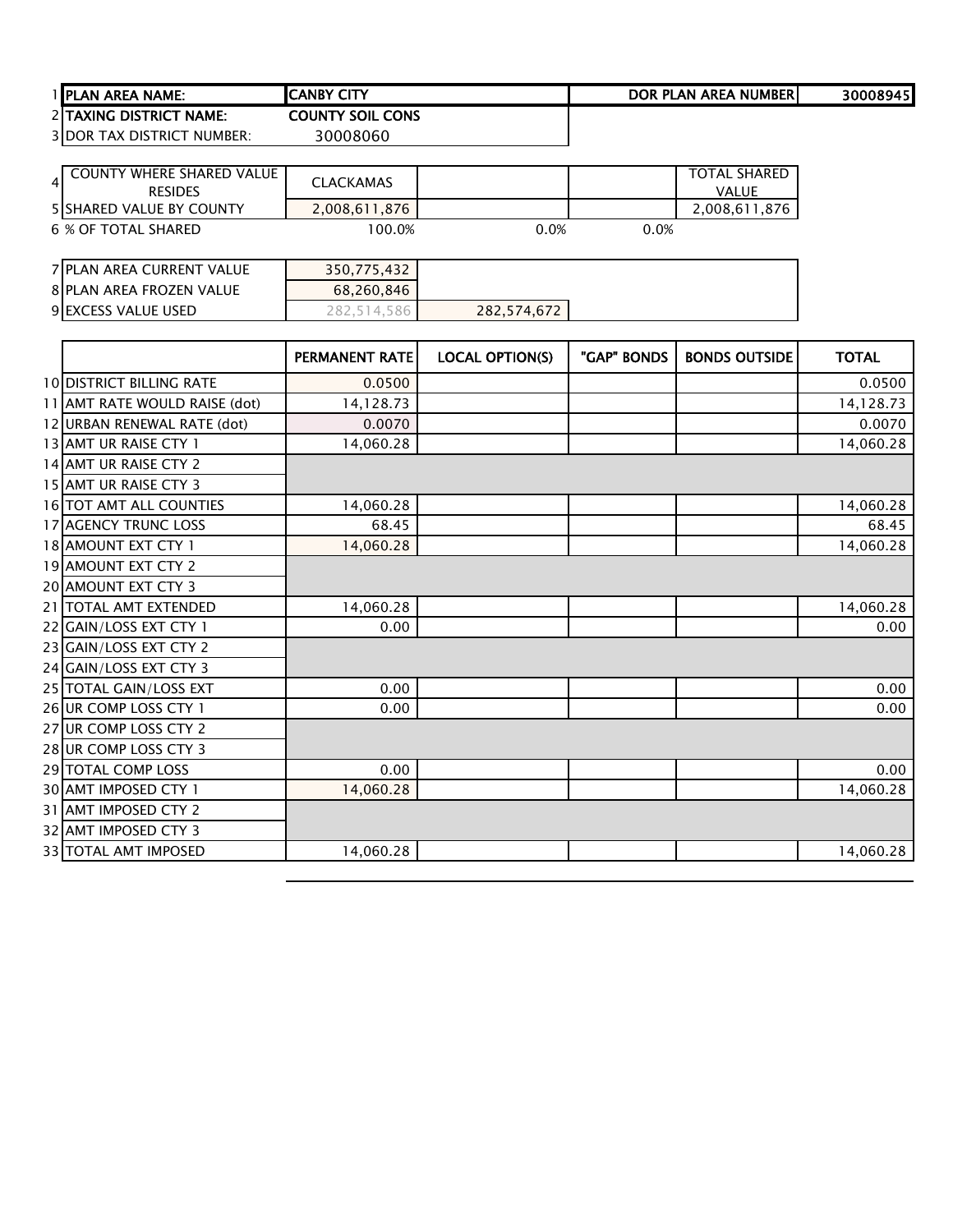| 1 IPLAN AREA NAME:                | <b>ICANBY CITY</b>   | DOR PLAN AREA NUMBERI | 30008945 |
|-----------------------------------|----------------------|-----------------------|----------|
| 2 TAXING DISTRICT NAME:           | <b>ESD CLACKAMAS</b> |                       |          |
| <b>3IDOR TAX DISTRICT NUMBER:</b> | 30503000             |                       |          |

| <b>COUNTY WHERE SHARED VALUE</b><br><b>RESIDES</b> | <b>CLACKAMAS</b> |      |      | <b>TOTAL SHARED</b><br><b>VALUE</b> |
|----------------------------------------------------|------------------|------|------|-------------------------------------|
| 5 SHARED VALUE BY COUNTY                           | 2,008,611,876    |      |      | 2,008,611,876                       |
| 6 % OF TOTAL SHARED                                | 100.0%           | 0.0% | 0.0% |                                     |
| 7 PLAN AREA CURRENT VALUE                          | 350,775,432      |      |      |                                     |

| 8 PLAN AREA FROZEN VALUE | 68.260.846 |             |  |
|--------------------------|------------|-------------|--|
| 9 EXCESS VALUE USED      | 14.586     | 282,574,672 |  |

|                                 | PERMANENT RATE | <b>LOCAL OPTION(S)</b> | "GAP" BONDS | <b>BONDS OUTSIDE</b> | <b>TOTAL</b> |
|---------------------------------|----------------|------------------------|-------------|----------------------|--------------|
| <b>10 DISTRICT BILLING RATE</b> | 0.3687         |                        |             |                      | 0.3687       |
| 11 AMT RATE WOULD RAISE (dot)   | 104,185.28     |                        |             |                      | 104,185.28   |
| 12 URBAN RENEWAL RATE (dot)     | 0.0518         |                        |             |                      | 0.0518       |
| 13 AMT UR RAISE CTY 1           | 104,046.10     |                        |             |                      | 104,046.10   |
| 14 AMT UR RAISE CTY 2           |                |                        |             |                      |              |
| 15 AMT UR RAISE CTY 3           |                |                        |             |                      |              |
| 16 TOT AMT ALL COUNTIES         | 104,046.10     |                        |             |                      | 104,046.10   |
| 17 AGENCY TRUNC LOSS            | 139.18         |                        |             |                      | 139.18       |
| 18 AMOUNT EXT CTY 1             | 104,046.10     |                        |             |                      | 104,046.10   |
| 19 AMOUNT EXT CTY 2             |                |                        |             |                      |              |
| 20 AMOUNT EXT CTY 3             |                |                        |             |                      |              |
| 21 TOTAL AMT EXTENDED           | 104,046.10     |                        |             |                      | 104,046.10   |
| 22 GAIN/LOSS EXT CTY 1          | 0.00           |                        |             |                      | 0.00         |
| 23 GAIN/LOSS EXT CTY 2          |                |                        |             |                      |              |
| 24 GAIN/LOSS EXT CTY 3          |                |                        |             |                      |              |
| 25 TOTAL GAIN/LOSS EXT          | 0.00           |                        |             |                      | 0.00         |
| 26 UR COMP LOSS CTY 1           | 0.04           |                        |             |                      | 0.04         |
| 27 UR COMP LOSS CTY 2           |                |                        |             |                      |              |
| 28 UR COMP LOSS CTY 3           |                |                        |             |                      |              |
| 29 TOTAL COMP LOSS              | 0.04           |                        |             |                      | 0.04         |
| 30 AMT IMPOSED CTY 1            | 104,046.06     |                        |             |                      | 104,046.06   |
| 31 AMT IMPOSED CTY 2            |                |                        |             |                      |              |
| 32 AMT IMPOSED CTY 3            |                |                        |             |                      |              |
| 33 TOTAL AMT IMPOSED            | 104,046.06     |                        |             |                      | 104,046.06   |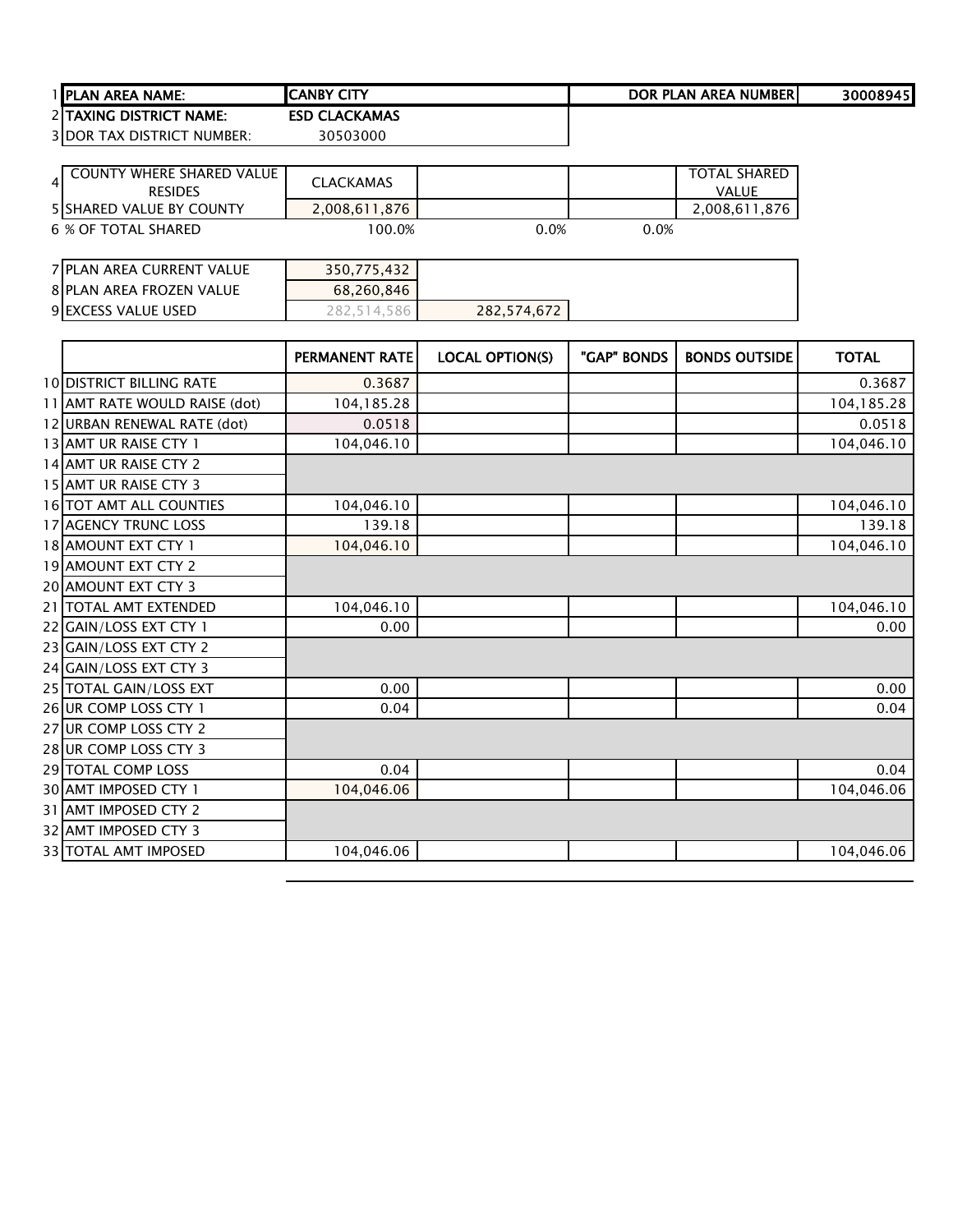| I IPLAN AREA NAME:      | <b>CITY</b><br>.CANBY                    | DOR PLAN AREA NUMBERI | 30008945 |
|-------------------------|------------------------------------------|-----------------------|----------|
| 2 TAXING DISTRICT NAME: | ' & BOND (AFTER)<br><b>CANBY</b><br>FD62 |                       |          |

DOR TAX DISTRICT NUMBER: 30021500

| <b>COUNTY WHERE SHARED VALUE</b><br>$\overline{\mathbf{A}}$<br><b>RESIDES</b> | <b>CLACKAMAS</b> |             |      | <b>TOTAL SHARED</b><br><b>VALUE</b> |
|-------------------------------------------------------------------------------|------------------|-------------|------|-------------------------------------|
| <b>5 SHARED VALUE BY COUNTY</b>                                               | 2,008,611,859    |             |      | 2,008,611,859                       |
| 6 % OF TOTAL SHARED                                                           | 100.0%           | 0.0%        | 0.0% |                                     |
|                                                                               |                  |             |      |                                     |
| <b>7 PLAN AREA CURRENT VALUE</b>                                              | 350,775,432      |             |      |                                     |
| <b>8 PLAN AREA FROZEN VALUE</b>                                               | 68,260,846       |             |      |                                     |
| 9 EXCESS VALUE USED                                                           | 282.514.586      | 282,574,672 |      |                                     |

|                                 | PERMANENT RATE | <b>LOCAL OPTION(S)</b> | "GAP" BONDS | <b>BONDS OUTSIDE</b> | <b>TOTAL</b> |
|---------------------------------|----------------|------------------------|-------------|----------------------|--------------|
| <b>10 DISTRICT BILLING RATE</b> | 1.5456         |                        |             | 0.2300               | 1.7756       |
| 11 AMT RATE WOULD RAISE (dot)   | 436,747.41     |                        |             | 64,992.17            | 501,739.58   |
| 12 URBAN RENEWAL RATE (dot)     | 0.2174         |                        |             | 0.0323               | 0.2497       |
| 13 AMT UR RAISE CTY 1           | 436,672.22     |                        |             | 64,878.16            | 501,550.38   |
| 14 AMT UR RAISE CTY 2           |                |                        |             |                      |              |
| 15 AMT UR RAISE CTY 3           |                |                        |             |                      |              |
| 16 TOT AMT ALL COUNTIES         | 436,672.22     |                        |             | 64,878.16            | 501,550.38   |
| 17 AGENCY TRUNC LOSS            | 75.19          |                        |             | 114.01               | 189.20       |
| 18 AMOUNT EXT CTY 1             | 436,672.22     |                        |             | 64,878.16            | 501,550.38   |
| 19 AMOUNT EXT CTY 2             |                |                        |             |                      |              |
| 20 AMOUNT EXT CTY 3             |                |                        |             |                      |              |
| 21 TOTAL AMT EXTENDED           | 436,672.22     |                        |             | 64,878.16            | 501,550.38   |
| 22 GAIN/LOSS EXT CTY 1          | 0.00           |                        |             | 0.00                 | 0.00         |
| 23 GAIN/LOSS EXT CTY 2          |                |                        |             |                      |              |
| 24 GAIN/LOSS EXT CTY 3          |                |                        |             |                      |              |
| 25 TOTAL GAIN/LOSS EXT          | 0.00           |                        |             | 0.00                 | 0.00         |
| 26 UR COMP LOSS CTY 1           | 0.17           |                        |             | 0.03                 | 0.20         |
| 27 UR COMP LOSS CTY 2           |                |                        |             |                      |              |
| 28 UR COMP LOSS CTY 3           |                |                        |             |                      |              |
| 29 TOTAL COMP LOSS              | 0.17           |                        |             | 0.03                 | 0.20         |
| 30 AMT IMPOSED CTY 1            | 436,672.05     |                        |             | 64,878.13            | 501,550.18   |
| 31 AMT IMPOSED CTY 2            |                |                        |             |                      |              |
| 32 AMT IMPOSED CTY 3            |                |                        |             |                      |              |
| 33 TOTAL AMT IMPOSED            | 436,672.05     |                        |             | 64,878.13            | 501,550.18   |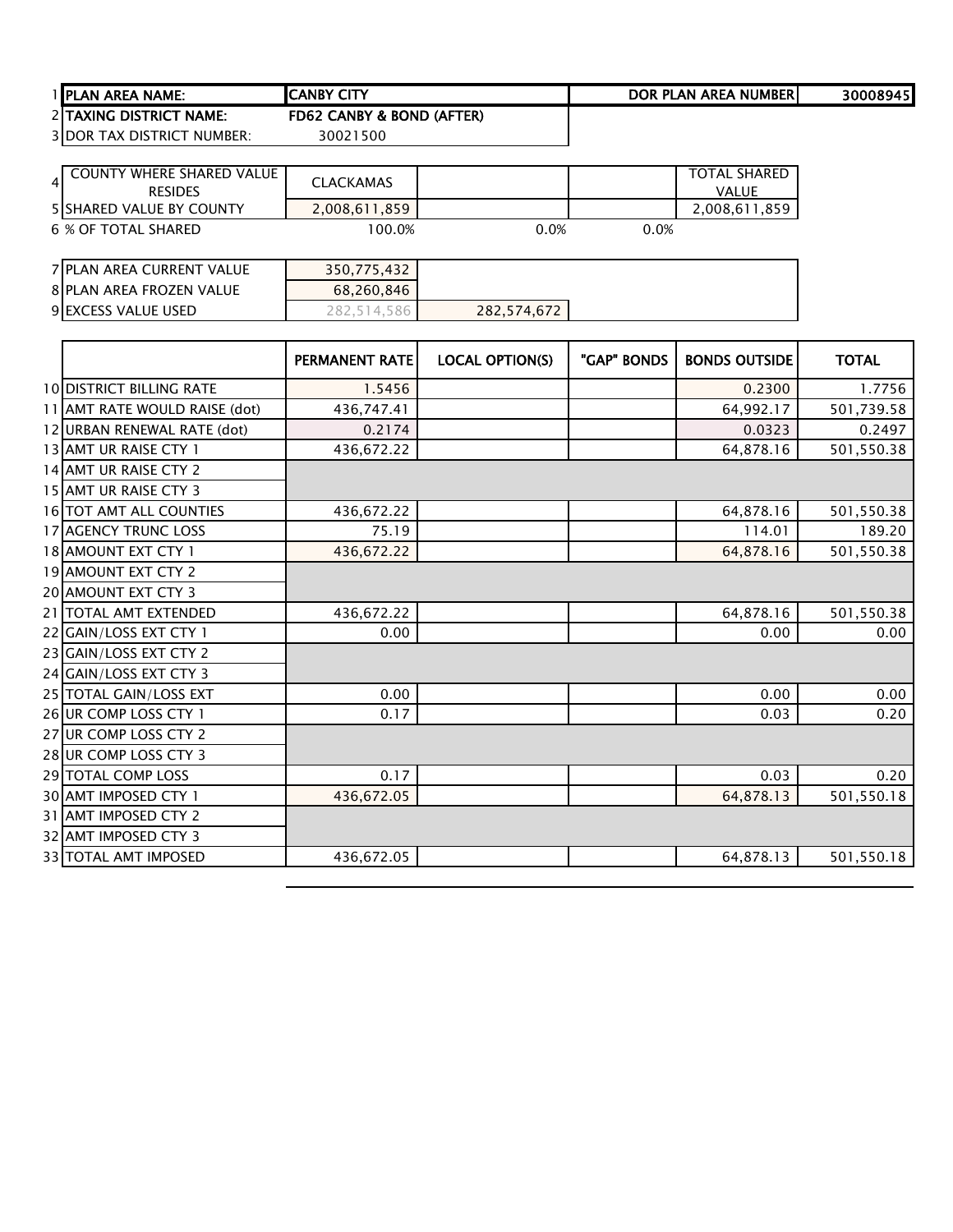| I IPLAN AREA NAME: I              | <b>ICANBY CITY</b>      | DOR PLAN AREA NUMBER | 30008945 |
|-----------------------------------|-------------------------|----------------------|----------|
| 2 ITAXING DISTRICT NAME:          | <b>PORT OF PORTLAND</b> |                      |          |
| <b>3IDOR TAX DISTRICT NUMBER:</b> | 30002160                |                      |          |

| <b>COUNTY WHERE SHARED VALUE</b><br><b>RESIDES</b> | <b>CLACKAMAS</b> |      |      | <b>TOTAL SHARED</b><br><b>VALUE</b> |
|----------------------------------------------------|------------------|------|------|-------------------------------------|
| <b>5 ISHARED VALUE BY COUNTY</b>                   | 2,008,611,876    |      |      | 2,008,611,876                       |
| 6 % OF TOTAL SHARED                                | 100.0%           | 0.0% | 0.0% |                                     |
|                                                    |                  |      |      |                                     |
| 7 PLAN AREA CURRENT VALUE                          | 350,775,432      |      |      |                                     |
| 8 PLAN AREA FROZEN VALUE                           | 68,260,846       |      |      |                                     |

**EXCESS VALUE USED** 282,514,586 282,574,672

|                               | PERMANENT RATE | <b>LOCAL OPTION(S)</b> | "GAP" BONDS | <b>BONDS OUTSIDE</b> | <b>TOTAL</b> |
|-------------------------------|----------------|------------------------|-------------|----------------------|--------------|
| 10 DISTRICT BILLING RATE      | 0.0701         |                        |             |                      | 0.0701       |
| 11 AMT RATE WOULD RAISE (dot) | 19,808.48      |                        |             |                      | 19,808.48    |
| 12 URBAN RENEWAL RATE (dot)   | 0.0098         |                        |             |                      | 0.0098       |
| 13 AMT UR RAISE CTY 1         | 19,684.40      |                        |             |                      | 19,684.40    |
| 14 AMT UR RAISE CTY 2         |                |                        |             |                      |              |
| 15 AMT UR RAISE CTY 3         |                |                        |             |                      |              |
| 16 TOT AMT ALL COUNTIES       | 19,684.40      |                        |             |                      | 19,684.40    |
| <b>17 AGENCY TRUNC LOSS</b>   | 124.08         |                        |             |                      | 124.08       |
| 18 AMOUNT EXT CTY 1           | 19,684.40      |                        |             |                      | 19,684.40    |
| 19 AMOUNT EXT CTY 2           |                |                        |             |                      |              |
| 20 AMOUNT EXT CTY 3           |                |                        |             |                      |              |
| 21 TOTAL AMT EXTENDED         | 19,684.40      |                        |             |                      | 19,684.40    |
| 22 GAIN/LOSS EXT CTY 1        | 0.00           |                        |             |                      | 0.00         |
| 23 GAIN/LOSS EXT CTY 2        |                |                        |             |                      |              |
| 24 GAIN/LOSS EXT CTY 3        |                |                        |             |                      |              |
| 25 TOTAL GAIN/LOSS EXT        | 0.00           |                        |             |                      | 0.00         |
| 26 UR COMP LOSS CTY 1         | 0.00           |                        |             |                      | 0.00         |
| 27 UR COMP LOSS CTY 2         |                |                        |             |                      |              |
| 28 UR COMP LOSS CTY 3         |                |                        |             |                      |              |
| 29 TOTAL COMP LOSS            | 0.00           |                        |             |                      | 0.00         |
| 30 AMT IMPOSED CTY 1          | 19,684.40      |                        |             |                      | 19,684.40    |
| 31 AMT IMPOSED CTY 2          |                |                        |             |                      |              |
| 32 AMT IMPOSED CTY 3          |                |                        |             |                      |              |
| 33 TOTAL AMT IMPOSED          | 19,684.40      |                        |             |                      | 19,684.40    |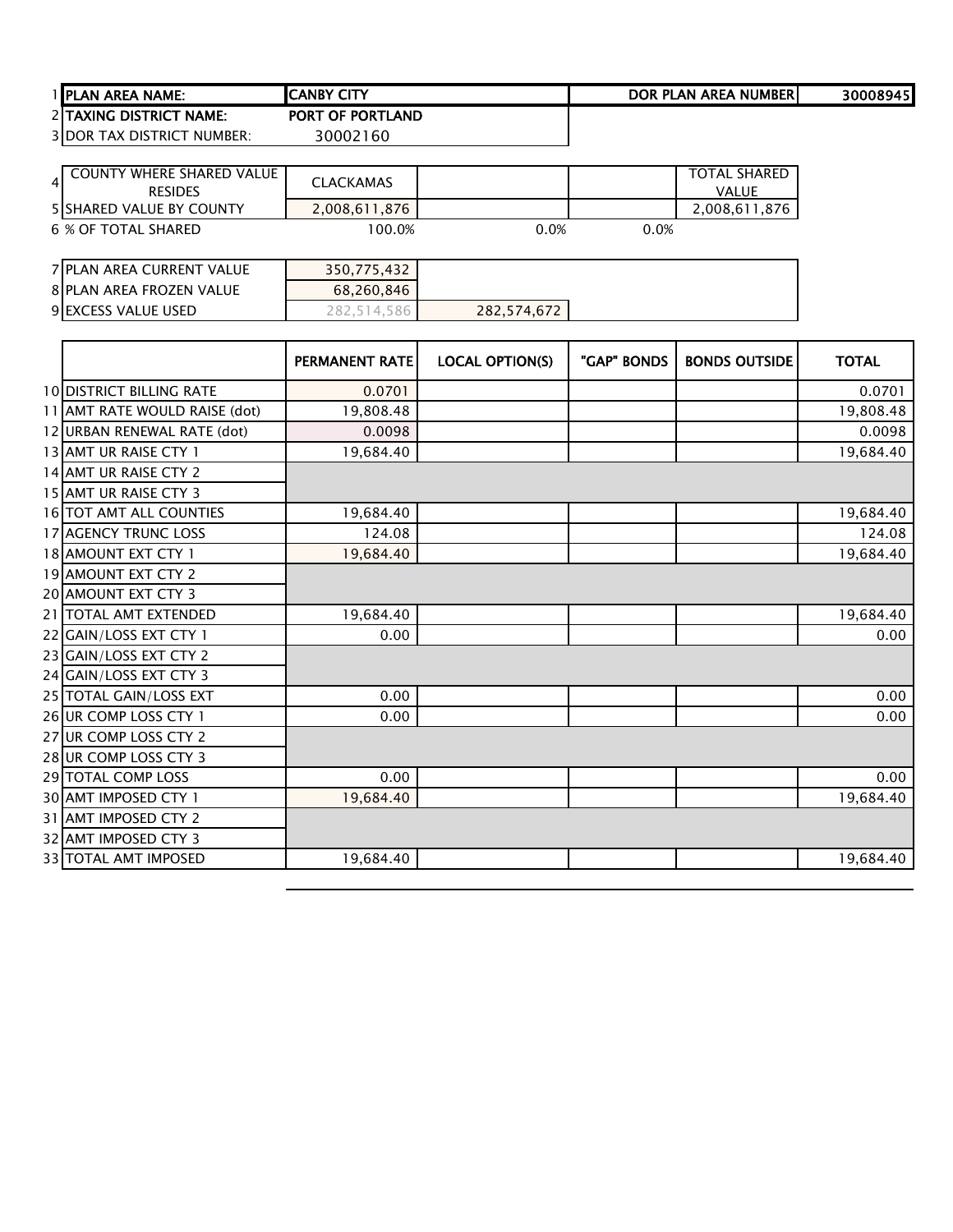| 1 IPLAN AREA NAME:                | <b>ICANBY CITY</b>       | DOR PLAN AREA NUMBER | 30008945 |
|-----------------------------------|--------------------------|----------------------|----------|
| 2 TAXING DISTRICT NAME:           | SCH CANBY & BOND (AFTER) |                      |          |
| <b>3 DOR TAX DISTRICT NUMBER:</b> | 30142000                 |                      |          |

| <b>COUNTY WHERE SHARED VALUE</b><br><b>RESIDES</b><br><b>5 SHARED VALUE BY COUNTY</b> | <b>CLACKAMAS</b><br>2,008,611,876 |      |      | <b>TOTAL SHARED</b><br><b>VALUE</b><br>2,008,611,876 |
|---------------------------------------------------------------------------------------|-----------------------------------|------|------|------------------------------------------------------|
| 6 % OF TOTAL SHARED                                                                   | 100.0%                            | 0.0% | 0.0% |                                                      |
|                                                                                       |                                   |      |      |                                                      |
| 7 PLAN AREA CURRENT VALUE                                                             | 350,775,432                       |      |      |                                                      |
| 8 PLAN AREA FROZEN VALUE                                                              | 68,260,846                        |      |      |                                                      |

**EXCESS VALUE USED** 282,514,586 282,574,672

|                               | <b>PERMANENT RATE</b> | <b>LOCAL OPTION(S)</b> | "GAP" BONDS | <b>BONDS OUTSIDE</b> | <b>TOTAL</b> |
|-------------------------------|-----------------------|------------------------|-------------|----------------------|--------------|
| 10 DISTRICT BILLING RATE      | 4.5765                |                        |             | 1.9483               | 6.5248       |
| 11 AMT RATE WOULD RAISE (dot) | 1,293,202.99          |                        |             | 550,540.23           | 1,843,743.22 |
| 12 URBAN RENEWAL RATE (dot)   | 0.6438                |                        |             | 0.2740               | 0.9178       |
| 13 AMT UR RAISE CTY 1         | 1,293,144.33          |                        |             | 550,359.65           | 1,843,503.98 |
| 14 AMT UR RAISE CTY 2         |                       |                        |             |                      |              |
| 15 AMT UR RAISE CTY 3         |                       |                        |             |                      |              |
| 16 TOT AMT ALL COUNTIES       | 1,293,144.33          |                        |             | 550,359.65           | 1,843,503.98 |
| 17 AGENCY TRUNC LOSS          | 58.66                 |                        |             | 180.58               | 239.24       |
| 18 AMOUNT EXT CTY 1           | 1,293,144.33          |                        |             | 550,359.65           | 1,843,503.98 |
| 19 AMOUNT EXT CTY 2           |                       |                        |             |                      |              |
| 20 AMOUNT EXT CTY 3           |                       |                        |             |                      |              |
| 21 TOTAL AMT EXTENDED         | 1,293,144.33          |                        |             | 550,359.65           | 1,843,503.98 |
| 22 GAIN/LOSS EXT CTY 1        | 0.00                  |                        |             | 0.00                 | 0.00         |
| 23 GAIN/LOSS EXT CTY 2        |                       |                        |             |                      |              |
| 24 GAIN/LOSS EXT CTY 3        |                       |                        |             |                      |              |
| 25 TOTAL GAIN/LOSS EXT        | 0.00                  |                        |             | 0.00                 | 0.00         |
| 26 UR COMP LOSS CTY 1         | 0.51                  |                        |             | 0.22                 | 0.73         |
| 27 UR COMP LOSS CTY 2         |                       |                        |             |                      |              |
| 28 UR COMP LOSS CTY 3         |                       |                        |             |                      |              |
| 29 TOTAL COMP LOSS            | 0.51                  |                        |             | 0.22                 | 0.73         |
| 30 AMT IMPOSED CTY 1          | 1,293,143.82          |                        |             | 550,359.43           | 1,843,503.25 |
| 31 AMT IMPOSED CTY 2          |                       |                        |             |                      |              |
| 32 AMT IMPOSED CTY 3          |                       |                        |             |                      |              |
| 33 TOTAL AMT IMPOSED          | 1,293,143.82          |                        |             | 550,359.43           | 1,843,503.25 |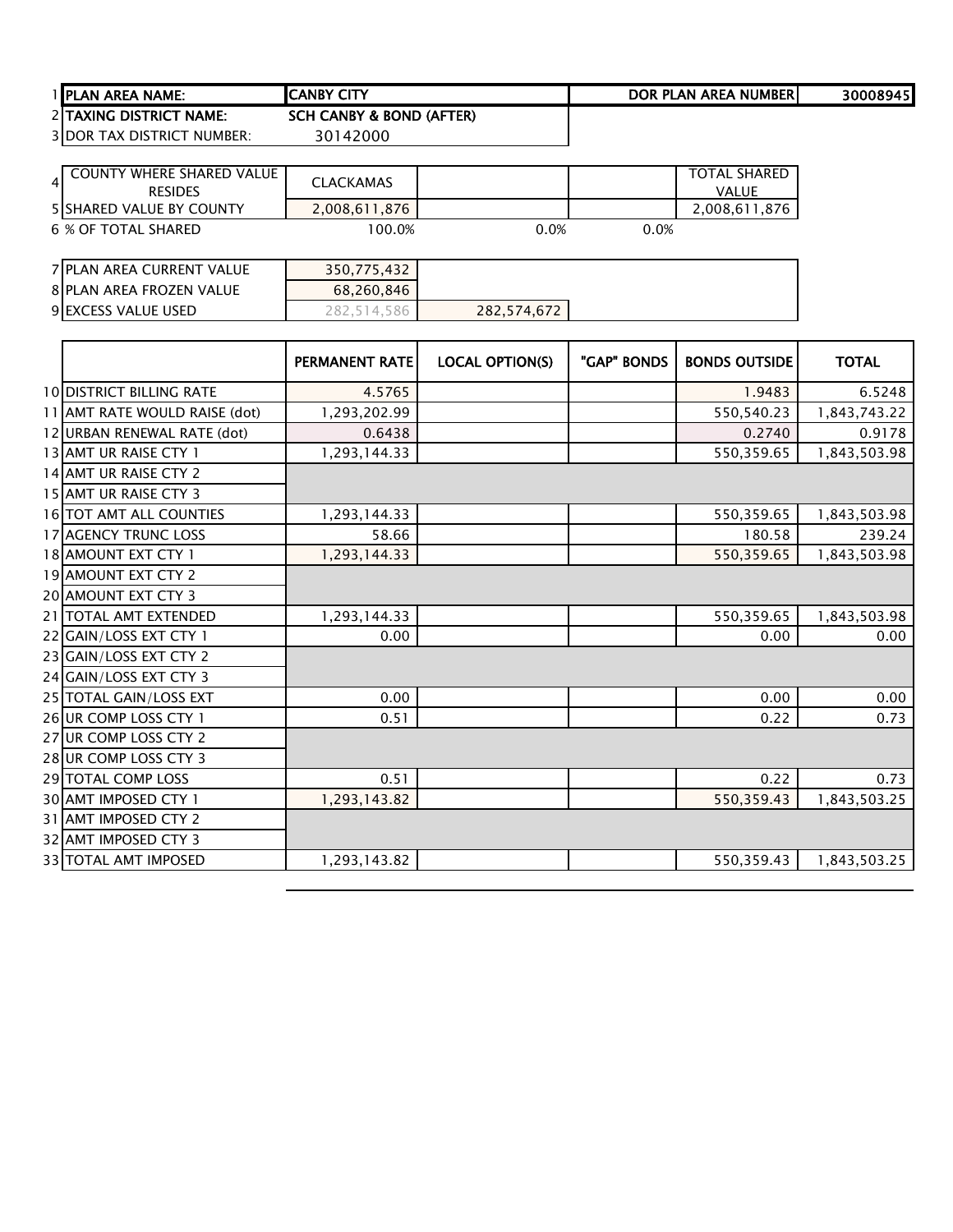| 1 IPLAN AREA NAME:                | ICANBY CITY           | DOR PLAN AREA NUMBER | 300089451 |
|-----------------------------------|-----------------------|----------------------|-----------|
| 2 TAXING DISTRICT NAME:           | <b>VECTOR CONTROL</b> |                      |           |
| <b>3 DOR TAX DISTRICT NUMBER:</b> | 30007510              |                      |           |

| <b>COUNTY WHERE SHARED VALUE</b><br>4<br><b>RESIDES</b> | <b>CLACKAMAS</b> |      |      | <b>TOTAL SHARED</b><br><b>VALUE</b> |
|---------------------------------------------------------|------------------|------|------|-------------------------------------|
| <b>5 ISHARED VALUE BY COUNTY</b>                        | 2,008,611,876    |      |      | 2,008,611,876                       |
| 6 % OF TOTAL SHARED                                     | 100.0%           | 0.0% | 0.0% |                                     |
| 7 PLAN AREA CURRENT VALUE                               | 350,775,432      |      |      |                                     |
| 8 PLAN AREA FROZEN VALUE                                | 68,260,846       |      |      |                                     |

**EXCESS VALUE USED** 282,514,586 282,574,672

|                                 | PERMANENT RATE | <b>LOCAL OPTION(S)</b> | "GAP" BONDS | <b>BONDS OUTSIDE</b> | <b>TOTAL</b> |
|---------------------------------|----------------|------------------------|-------------|----------------------|--------------|
| <b>10 DISTRICT BILLING RATE</b> | 0.0065         |                        |             |                      | 0.0065       |
| 11 AMT RATE WOULD RAISE (dot)   | 1,836.74       |                        |             |                      | 1,836.74     |
| 12 URBAN RENEWAL RATE (dot)     | 0.0009         |                        |             |                      | 0.0009       |
| 13 AMT UR RAISE CTY 1           | 1,807.75       |                        |             |                      | 1,807.75     |
| 14 AMT UR RAISE CTY 2           |                |                        |             |                      |              |
| 15 AMT UR RAISE CTY 3           |                |                        |             |                      |              |
| 16 TOT AMT ALL COUNTIES         | 1,807.75       |                        |             |                      | 1,807.75     |
| 17 AGENCY TRUNC LOSS            | 28.99          |                        |             |                      | 28.99        |
| 18 AMOUNT EXT CTY 1             | 1,807.75       |                        |             |                      | 1,807.75     |
| 19 AMOUNT EXT CTY 2             |                |                        |             |                      |              |
| 20 AMOUNT EXT CTY 3             |                |                        |             |                      |              |
| 21 TOTAL AMT EXTENDED           | 1,807.75       |                        |             |                      | 1,807.75     |
| 22 GAIN/LOSS EXT CTY 1          | 0.00           |                        |             |                      | 0.00         |
| 23 GAIN/LOSS EXT CTY 2          |                |                        |             |                      |              |
| 24 GAIN/LOSS EXT CTY 3          |                |                        |             |                      |              |
| 25 TOTAL GAIN/LOSS EXT          | 0.00           |                        |             |                      | 0.00         |
| 26 UR COMP LOSS CTY 1           | 0.00           |                        |             |                      | 0.00         |
| 27 UR COMP LOSS CTY 2           |                |                        |             |                      |              |
| 28 UR COMP LOSS CTY 3           |                |                        |             |                      |              |
| <b>29 TOTAL COMP LOSS</b>       | 0.00           |                        |             |                      | 0.00         |
| 30 AMT IMPOSED CTY 1            | 1,807.75       |                        |             |                      | 1,807.75     |
| 31 AMT IMPOSED CTY 2            |                |                        |             |                      |              |
| 32 AMT IMPOSED CTY 3            |                |                        |             |                      |              |
| 33 TOTAL AMT IMPOSED            | 1,807.75       |                        |             |                      | 1,807.75     |